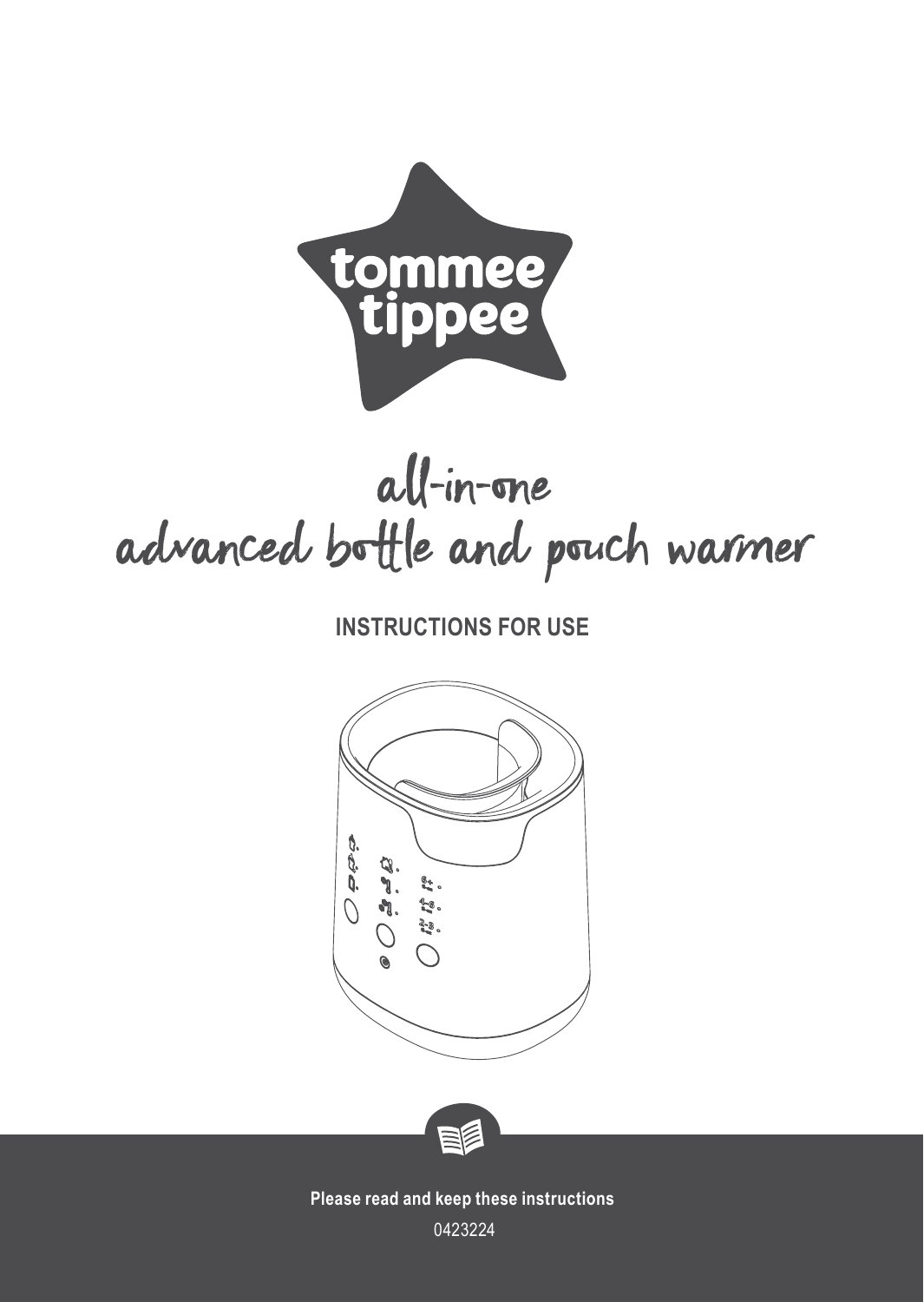## **IMPORTANT WARNINGS!**

These instructions can also be found at www.tommeetippee.com

### **Keep this instruction sheet for future reference as it includes important information.**

This appliance is intended for household use only. Do not use outdoors. Before plugging in the bottle and pouch warmer for the first time ensure that the voltage is compatible with your electricity supply by checking the label on the base of the unit. Ensure water has been added to the unit before switching the unit on. Do not immerse in water. To protect against fire, electric shock and injury to persons do not immerse cord, plugs or other parts of the unit in water or other liquid. Misuse of the product may result in the risk of fire, electric shock and/or personal injury. This appliance can be used by persons aged 14 years and above if they have been given supervision or instruction concerning use of the appliance in a safe way and understand the hazards involved. Cleaning and user maintenance shall not be made by children unless they are aged 14 years and above and supervised. Keep this appliance and it's cord out of the reach of children. This appliance is not intended for use by persons (including children) with reduced physical, sensory or mental capabilities, or lack of experience and knowledge, unless they have been given supervision or instruction concerning the use of the appliance by a person responsible for their safety. Children do not understand the dangers associated with operating electrical appliances. Never allow children to use this appliance. The heating element surface is subject to residual heat after use. Do not touch hot surfaces use handles and knobs. Ensure that the heating guidelines are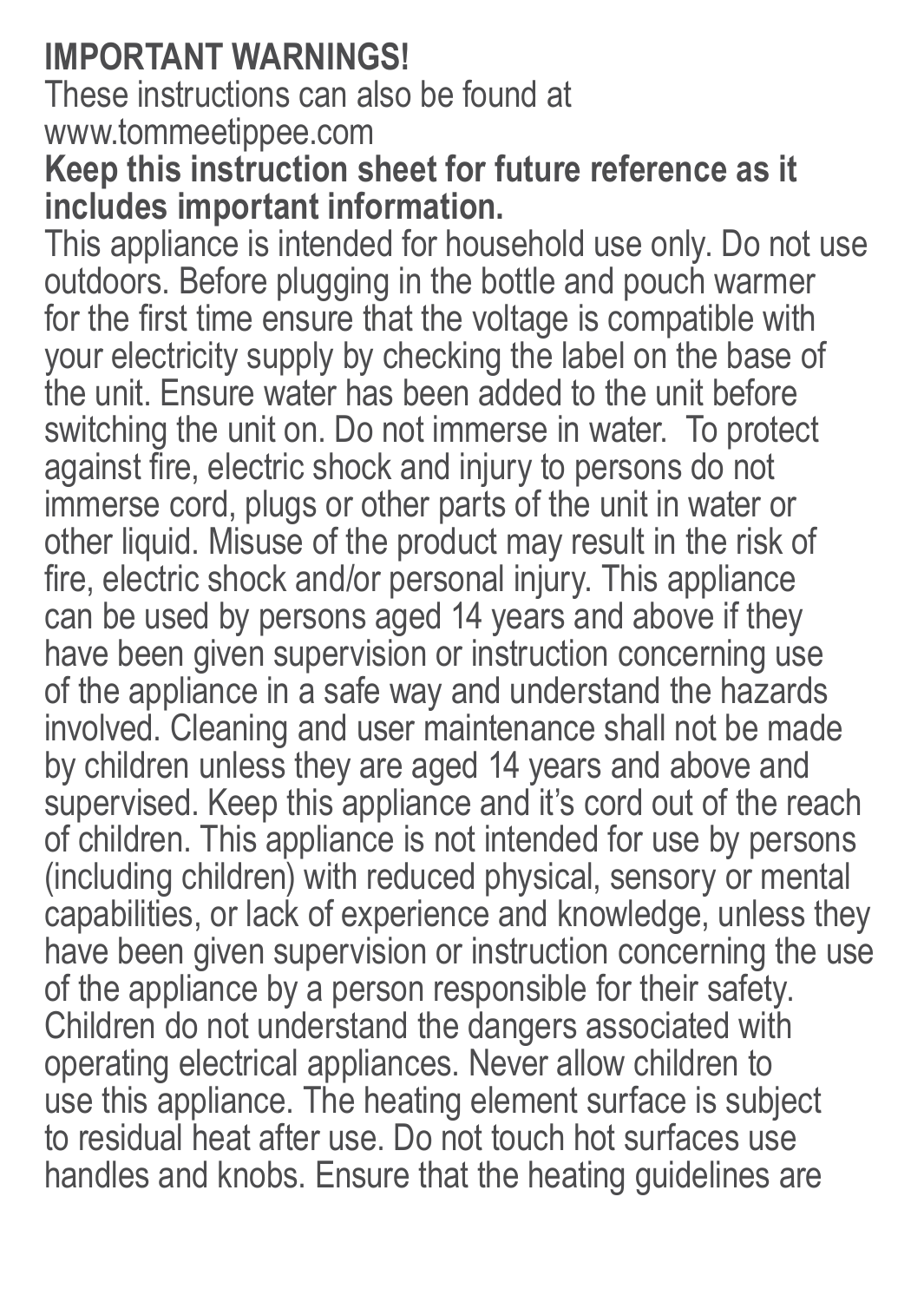followed to ensure that the food is not heated for too long. For your child's safety – Always check milk temperature before feeding by testing on a sensitive part of your skin. Do not operate any appliance with a damaged cord or plug or after the appliance malfunctions or has been damaged in any manner. If the supply cord is damaged it must be changed by a qualified person in order to avoid a hazard. Always use on a dry flat heat resistant kitchen surface. Do not move appliance when in use. Do not let the cord hang over edge of kitchen work surface or touch hot surfaces. The product has been fitted with a cord wind on the base of the unit to allow you to adjust the length of the cord safely. It is recommended that the cord be kept as short as possible. Do not use any accessories other than those supplied with this appliance. The cord must exit the cable tidy using the exit recess. If the cord is correctly placed in the tidy the product will sit level. Do not start using the product if it is not sitting level. Regularly check the cord and plug for signs of damage, if visible remove from use immediately. Lift cradle must be used when operating the unit. **The water inside the unit gets very hot and can cause burns, please take care when removing items from the bottle and pouch warmer.**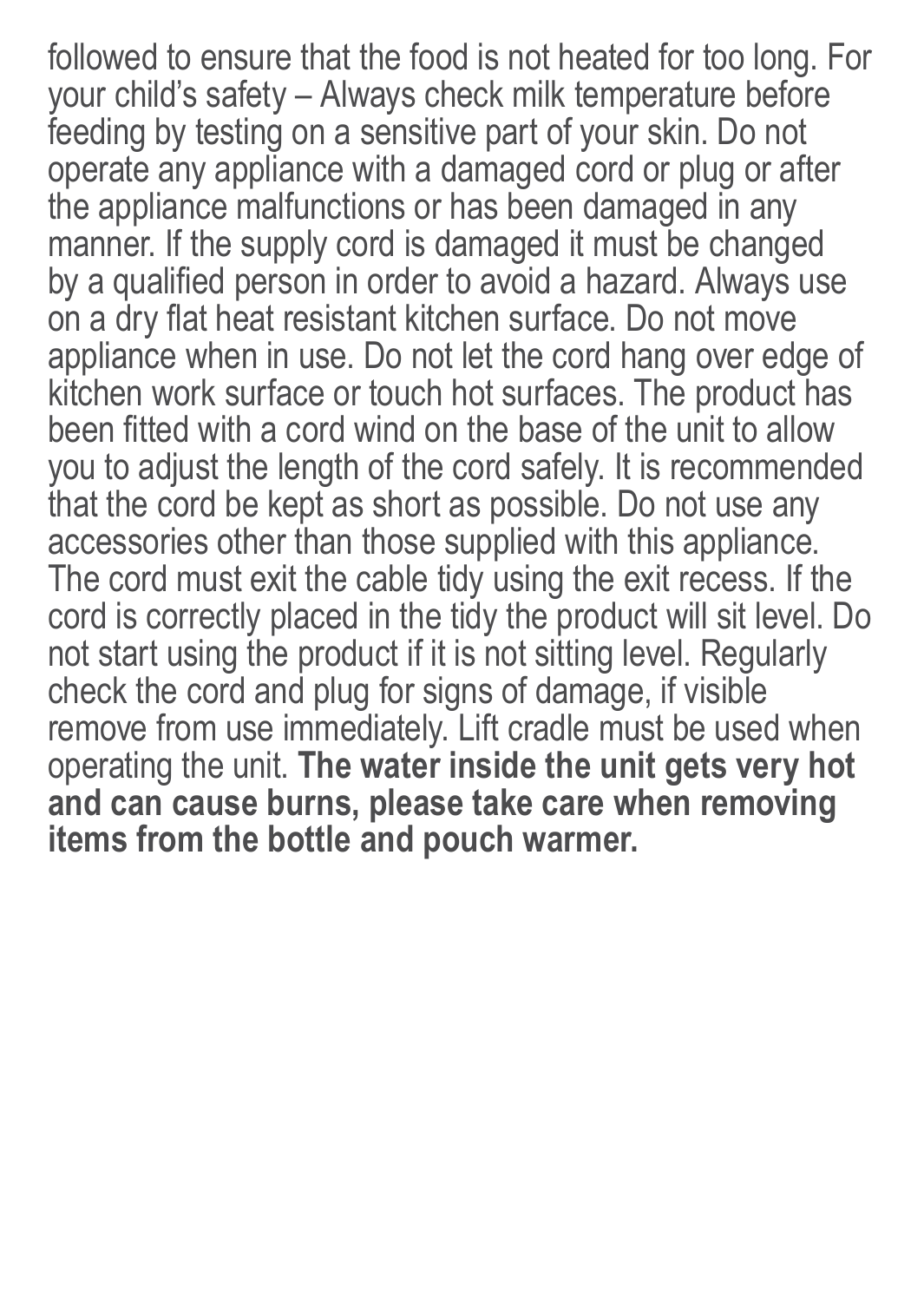#### **1. SET UP**

Please refer to instructions leaflet before use and remember to clean and descale your unit regularly. It is recommended to run one cycle of the unit before use. Please refer to the instructions in the Usage section.

#### **2. USAGE**

For your childs safety always check milk temperature before feeding by testing on a sensitive part of the skin.



Place the unit on a clean, dry kitchen work surface. Plug unit into the mains power supply and switch on.



Lift the easy lift cradle and place in the bottle or pouch. For hygiene we recommend leaving the hood on the teat.



Place the easy lift cradle into the unit and add 250ml/9floz of water using your Tommee Tippee bottle.



Press power button to turn on the unit. The LED will flash and beep once to show the unit is in standby mode.



Select bottle type - press until the LED is adjacent to your requirement.



Select volume of feed - press until the LED is adjacent to the amount of feed to be warmed.





Select starting temperature - press until the LED is adjacent to the correct temperature of feed.

**9** Remove feed after the cycle is completed taking care not to touch the water inside the unit as it will have heated during the cycle. Empty unit and wipe dry with a clean cloth.

#### **TO RESET/SWITCH OFF**

To cancel a cycle - hold down the power button for 3 seconds and the unit will reset.

Press the power button, the unit will beep once to show the cycle has started. When the cycle finishes the unit will beep 3 times, and LEDs will keep flashing while the feed is still warm. Pressing any button will stop the LED flashing, or it will automatically switch off after 45mins.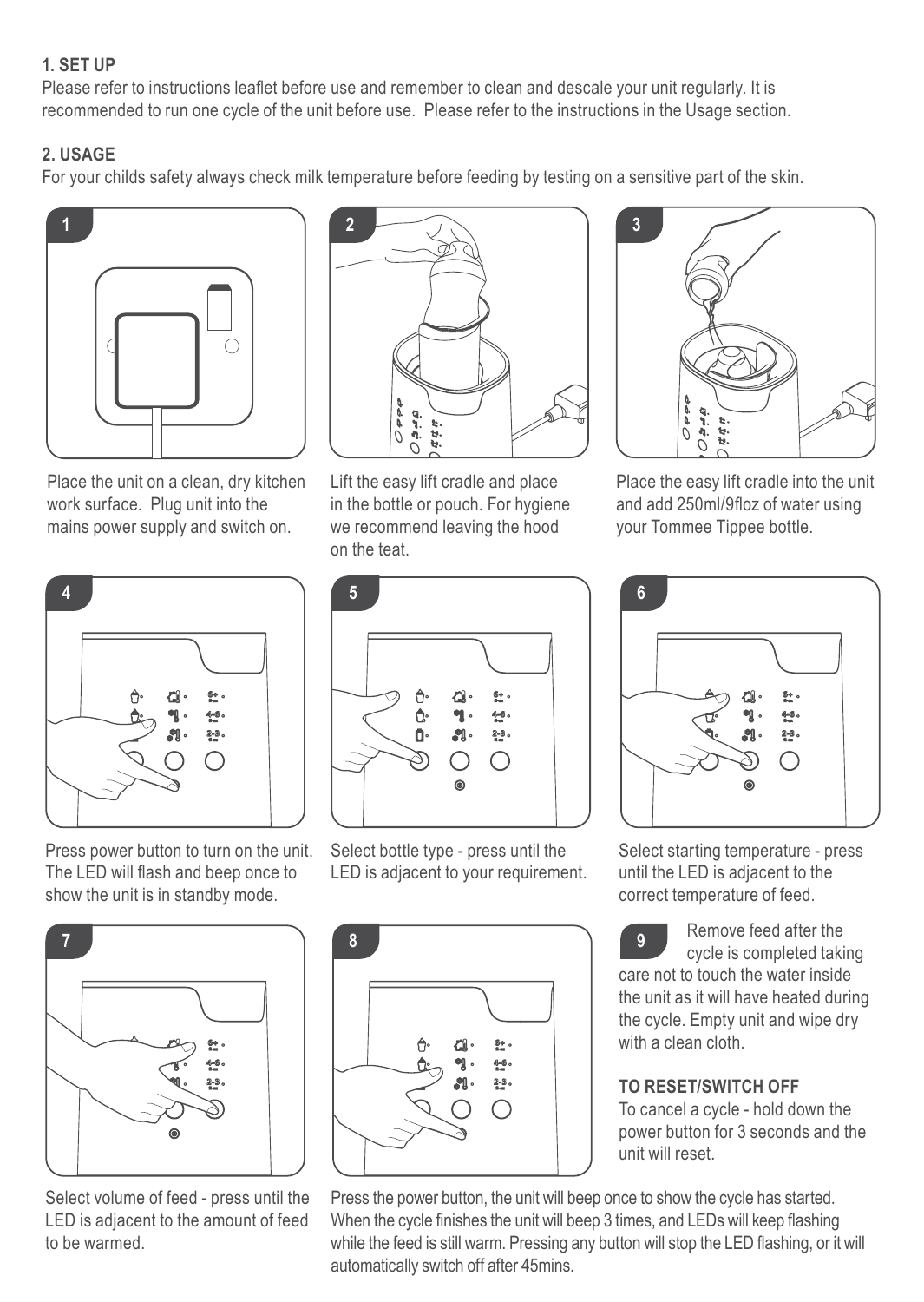#### **3. CLEANING**

Unplug and allow to cool before cleaning. After each use pour away remaining water from the bottle and pouch warmer by tipping the bottle and pouch warmer sideways over a sink and wipe clean with a damp cloth only. Do not clean with abrasive cleaners or allow to come into contact with solvents or harsh chemicals, damage could result.

#### **DE-SCALING**

The frequency of de-scaling should be as follows: Hard water – 7 days Medium – 14 days Soft – 21 days You can find out your water quality via your water provider. After each use allow to cool before pouring away remaining water from the bottle and pouch warmer by tipping the bottle and pouch warmer sideways over a sink and wipe with a damp cloth only. Unplug the bottle and pouch warmer and allow to cool before cleaning. A build up of limescale can negatively affect the performance of the bottle and pouch warmer. We recommend carrying out the descaling process as per above frequency guidelines to ensure the

bottle and pouch warmer continues to work efficiently. Living in a hard water area can produce limescale quicker than other areas therefore descaling is required sooner. Use a descaler that is suitable for use with stainless steel and use as per the manufacturer's guidelines. Alternatively you can use white vinegar to descale your bottle and pouch warmer, please use as per manufacturer's guidelines. Once you have descaled then follow instructions under set up to perform a final cleaning cycle. You may need to repeat the process if you find that limescale is still present. DO NOT use metal objects or scourers to clean your bottle and pouch warmer. DO NOT use bleach to clean the bottle and pouch warmer. DO NOT use abrasive or anti-bacterial materials.

#### **INFORMATION ON THE DISPOSAL FOR WASTE ELECTRICAL & ELECTRONIC EQUIPMENT (WEEE)**

This symbol on the products and accompanying documents means that used electrical and electronic products should not be mixed with general household waste. For proper disposal for treatment, recovery and recycling, please take these products to designated collection points where they will be accepted on a free of charge basis. In some countries you may be able to return your products to your local retailer upon the purchase of a new product. Disposing of this product correctly will help you save valuable resources and prevent any possible effects on human health and the environment, which could otherwise arise from inappropriate waste handling. Please contact your local authority for further details of your nearest collection point for WEEE.

Penalties may be applicable for the incorrect disposal of this product in accordance with national legislation. The product is fitted with a BS 1363 mains plug containing a fuse. If it ever becomes necessary to replace the fuse, only use fuses that are marked BS 1362, and rated at 13A. In the unlikely event that this plug is not suitable for the sockets in your home, it should be removed and a suitable plug fitted as follows:

The wires of the mains lead are coloured in accordance with the following code:

GREEN AND YELLOW – EARTH

BLUE – NEUTRAL

BROWN – LIVE

As these colours may not correspond with the coloured markings sometimes used to identify the terminals in the plug, connect as follows.

The wire coloured GREEN AND YELLOW must be connected to the terminal marked E or by the earth symbol or coloured GREEN or GREEN AND YELLOW. The wire coloured BLUE must be connected to the terminal marked N or coloured BLACK. The wire coloured BROWN must be connected to the terminal marked L or coloured RED.

If you are in any doubt about how to wire a plug or replace a fuse safely, consult a qualified electrician.

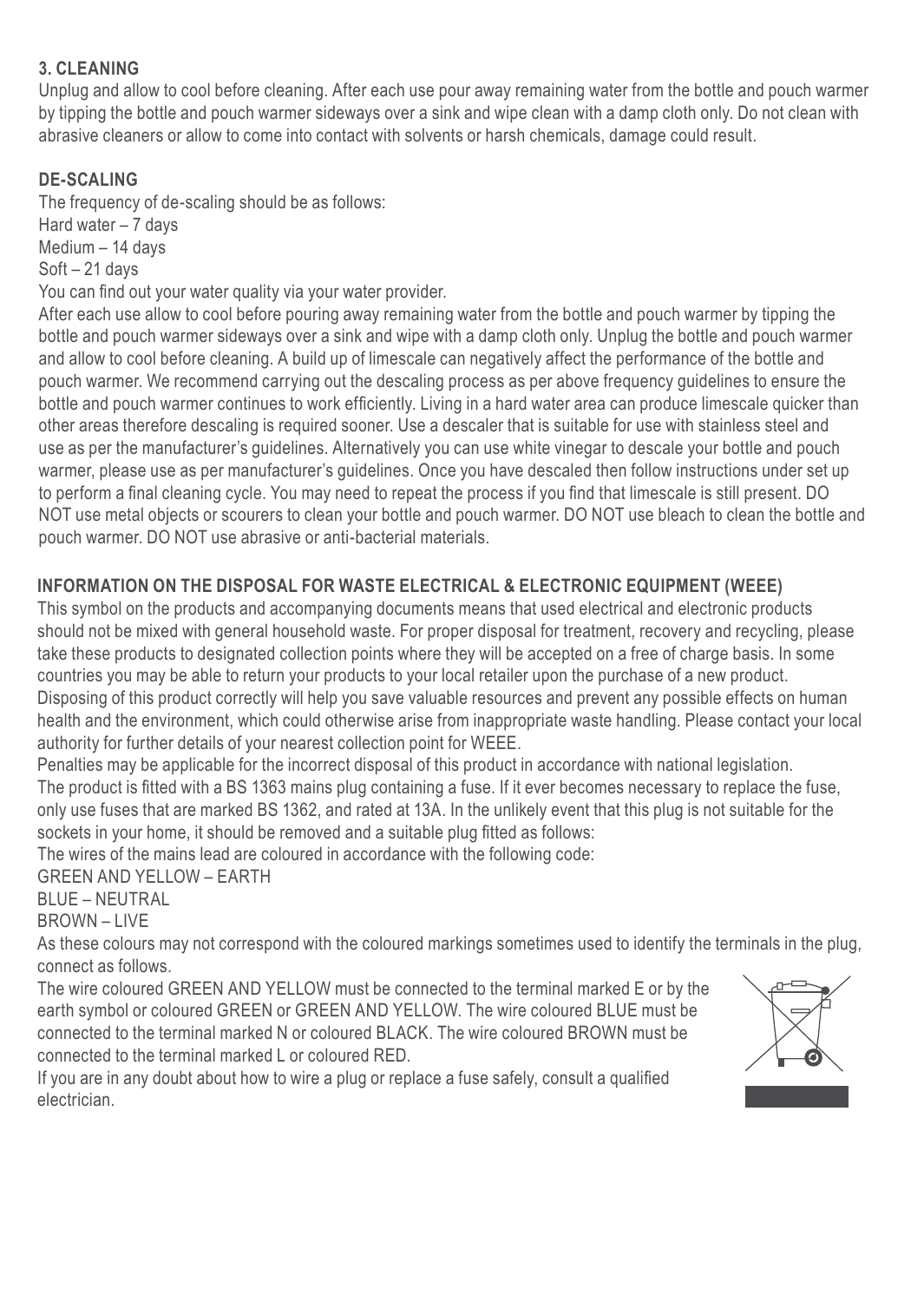#### **BOTTLE AND POUCH WARMER**

- Replace bottle and pouch warmer water after every use
- If mains power is disconnected unit will reset
- Unit does not maintain temperature of feed
- Unit will not allow you to change the selection whilst in operation
- Do not store a bottle or pouch in the unit
- a. Cradle
- b. Temperature selection
- c. Power button
- d. Volume or feed selection
- e. Pouch or bottle type selection
- f. Cable tidy



| <b>BOTTLE TYPE</b> |  | <b>TEMPERATURE</b> |         | <b>VOLUME OF FEED</b> |              |
|--------------------|--|--------------------|---------|-----------------------|--------------|
| Plastic bottle     |  | Room temp          | M<br>٤J | $2-3$ fl- $oz$        | $<$ 100 $ml$ |
| Glass bottle       |  | Fridge             | *[      | $4-6$ fl-oz           | $<$ 200 $ml$ |
| Pouch              |  | Freezer            | #1      | $6 + fl-oz$           | $>200$ ml    |